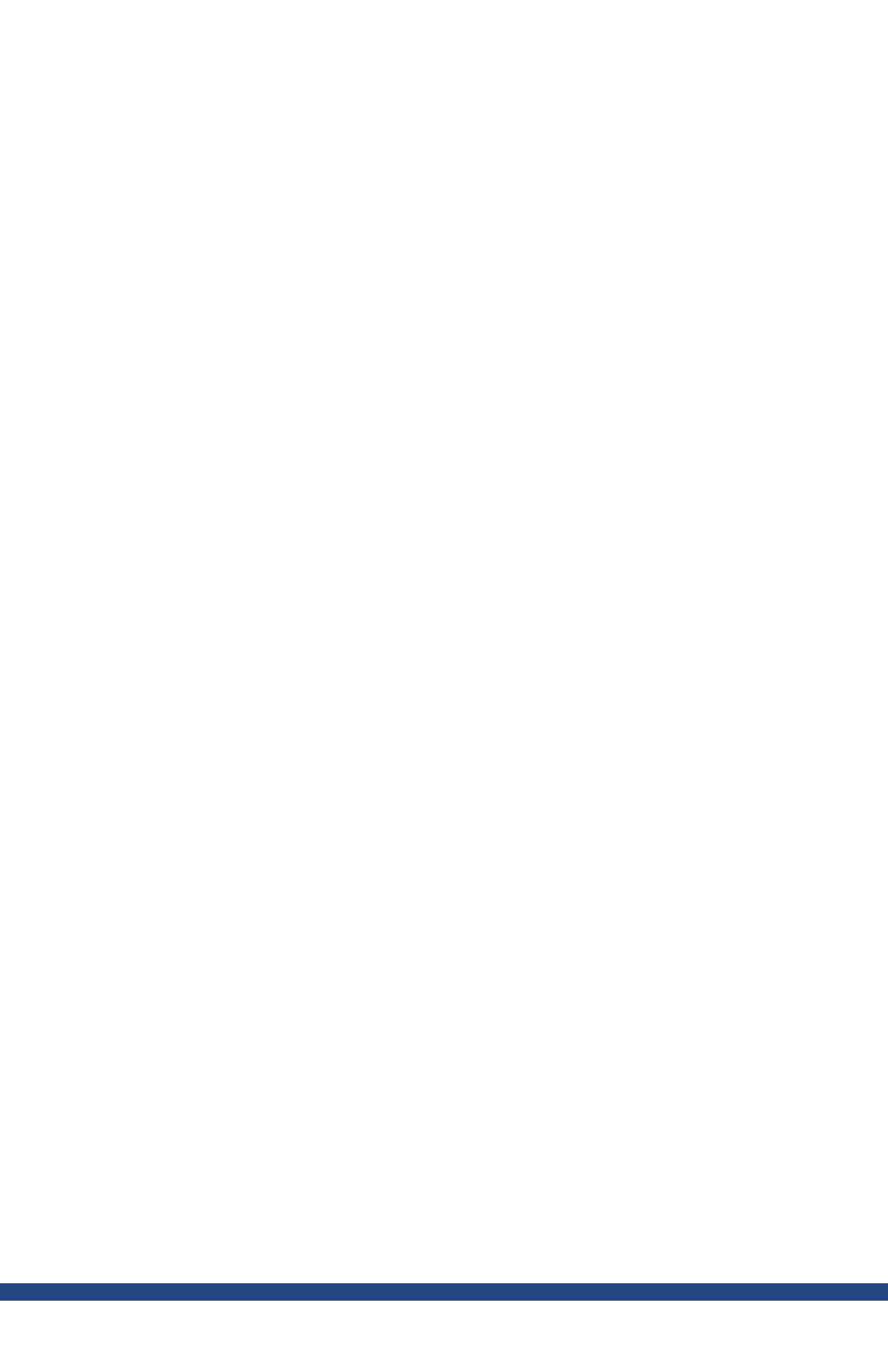# **CONTENTS**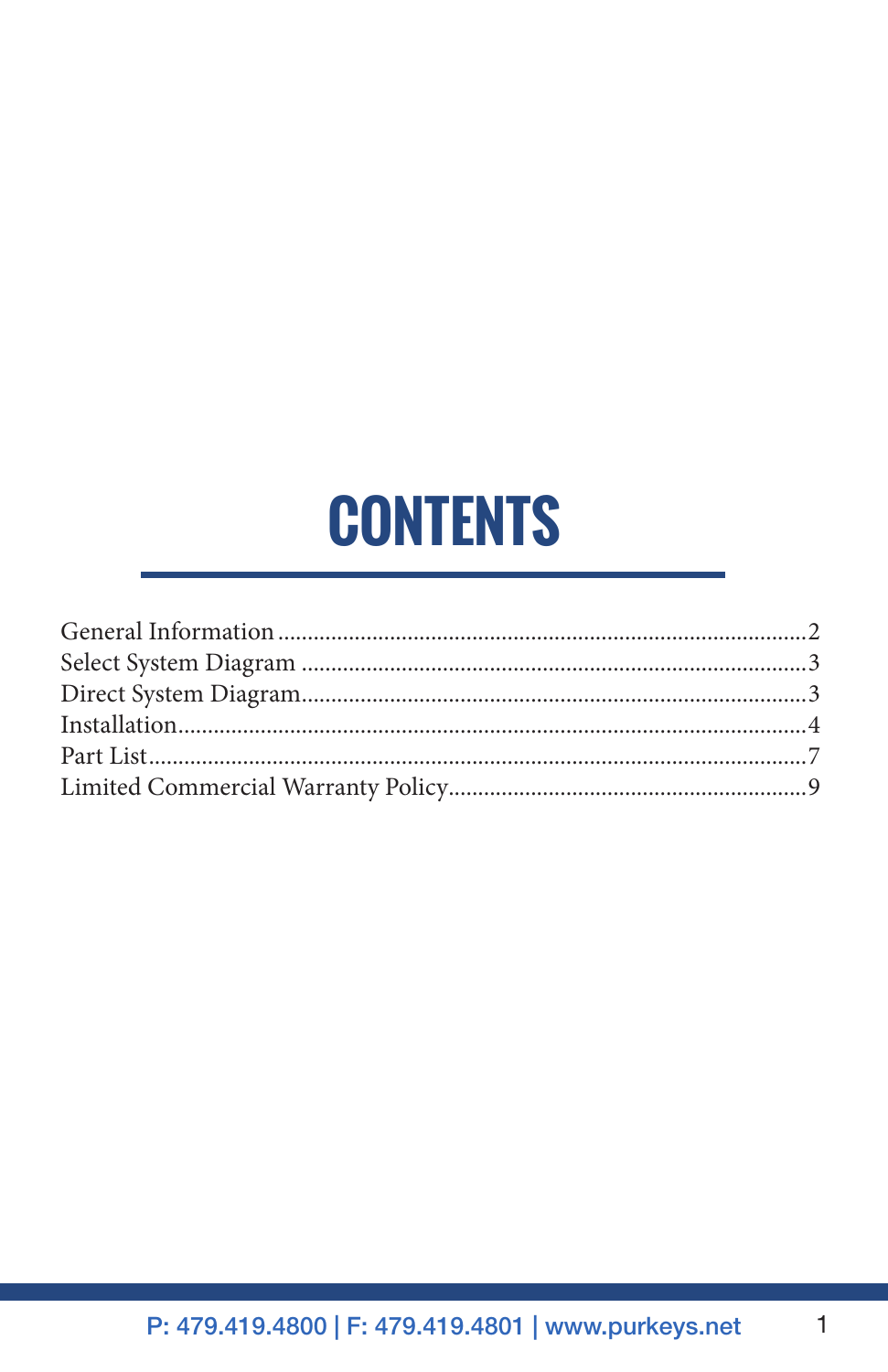

### GENERAL INFORMATION

A Purkeys Select™ or Direct™ charging system can be enhanced by being paired with a parallel circuit powered by a dual pole connection. This Severe Service Trailer Link kit for Select or Direct provides an added route for power to travel to the trailer liftgate batteries. This kit works seamlessly in conjunction with the Select or Direct system.

The Select and Direct use two-stage battery charging: bulk charging and topping off. When a trailer is equipped with a Severe Service Trailer Link with a Select or Direct, the Severe Service Trailer Link helps during the early stages of bulk charging (when the battery is low or right after the liftgate is operated). As the battery state of charge increases, the Select or Direct takes over the charging until the batteries are fully charged. This occurs because the voltage level supplied by the dual pole alone is not as capable of topping off the charge of the liftgate batteries. The Select or Direct in parallel with the dual pole assures that both the bulk charging and topping off of the liftgate batteries are optimized.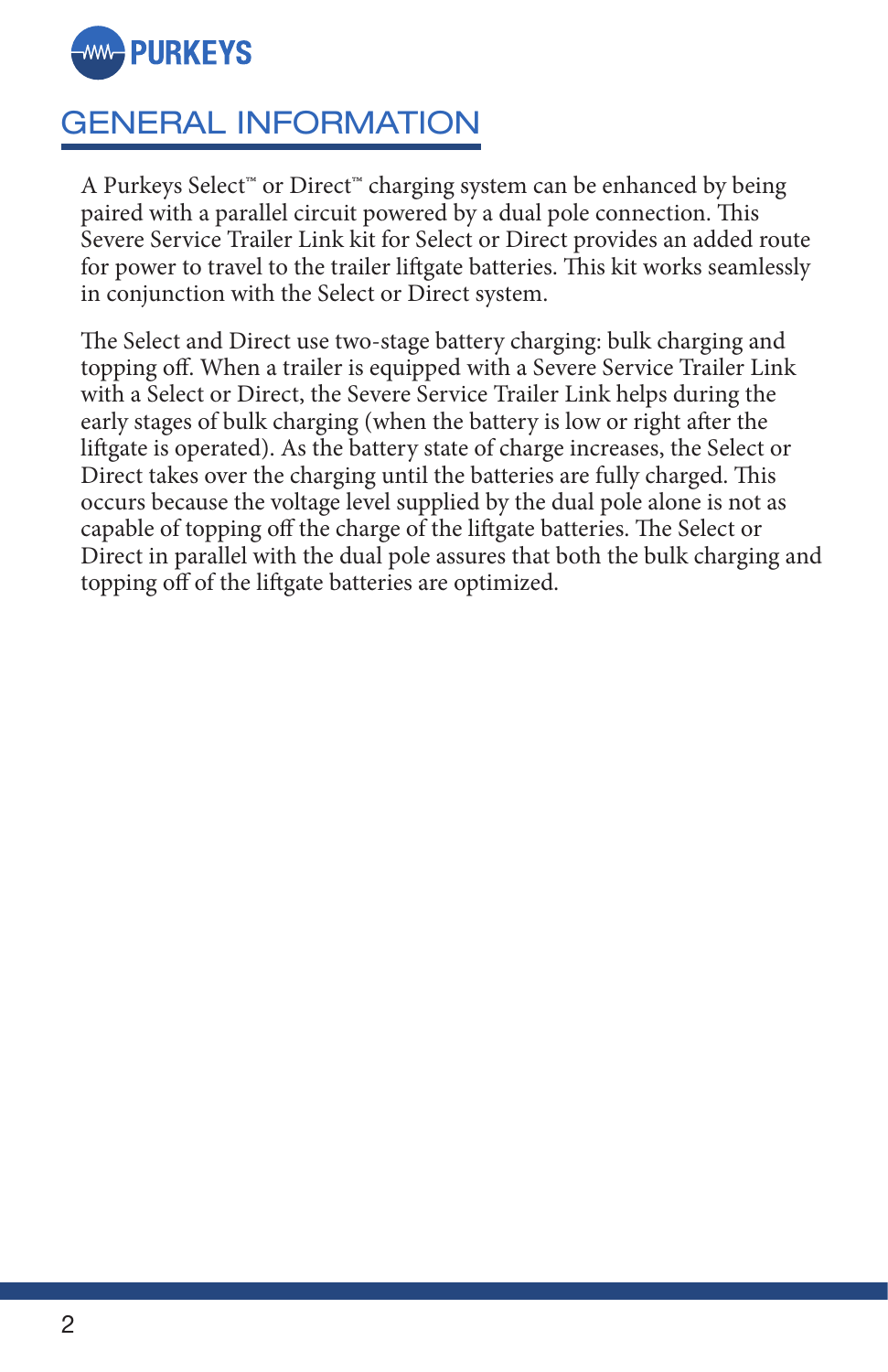#### SELECT SYSTEM DIAGRAM



# DIRECT SYSTEM DIAGRAM

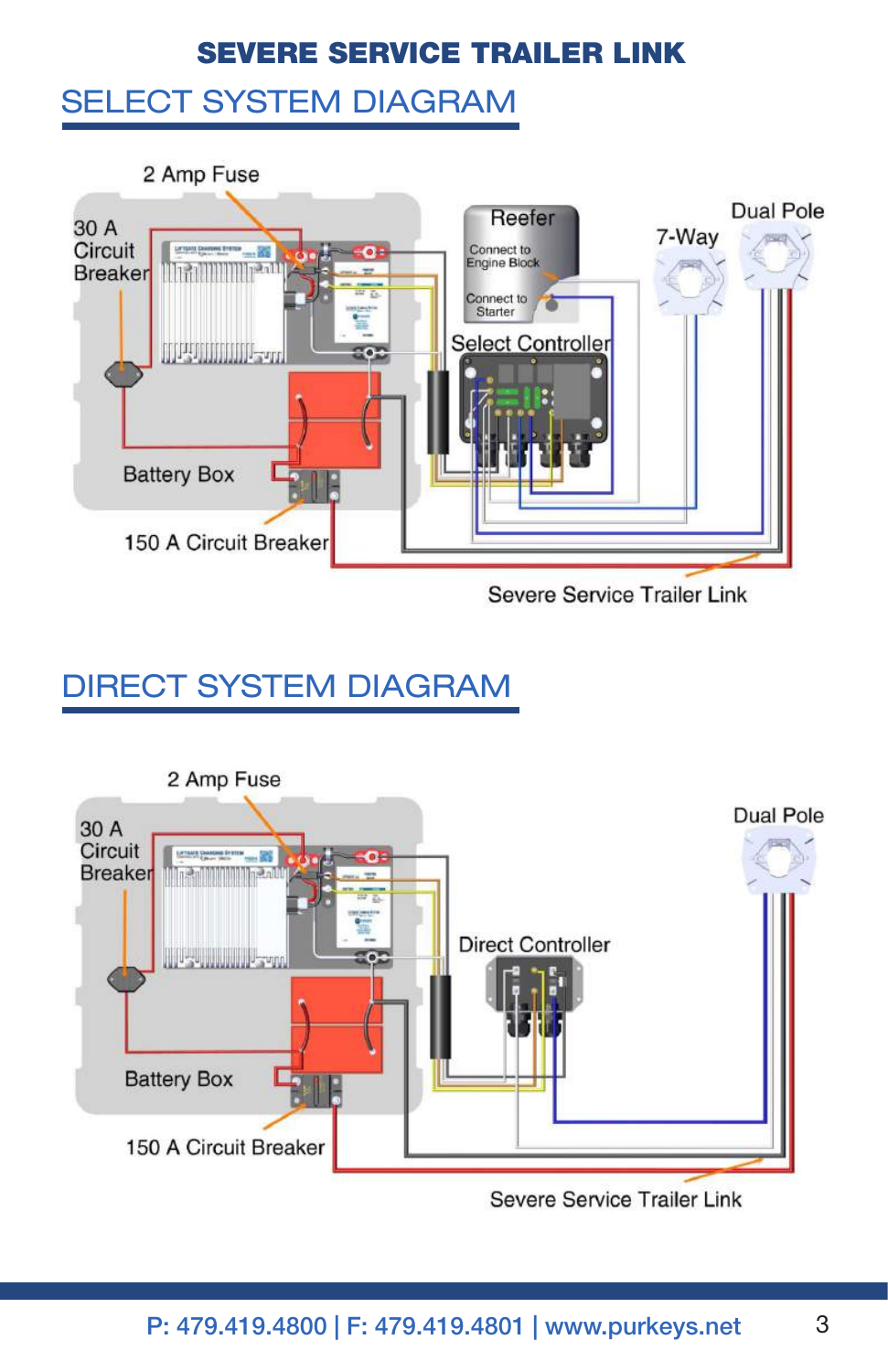

Step 1: Determine a suitable location to mount the circuit breaker inside the liftgate battery box. Using the circuit breaker as the template, drill mounting holes with ¼" drill bit.

Step 2: Install circuit breaker using provided hardware.

- Step 3: Connect the red charge cable from the circuit breaker marked "Liftgate Battery  $(+)$ ," to the liftgate battery positive post. Install nut and tighten.
- Step 4: Remove the dual pole receptacle from the front of the trailer so that the connections on the inside of the box can be accessed. Remove the bolts connecting the positive and negative wires to the dual pole receptacle.







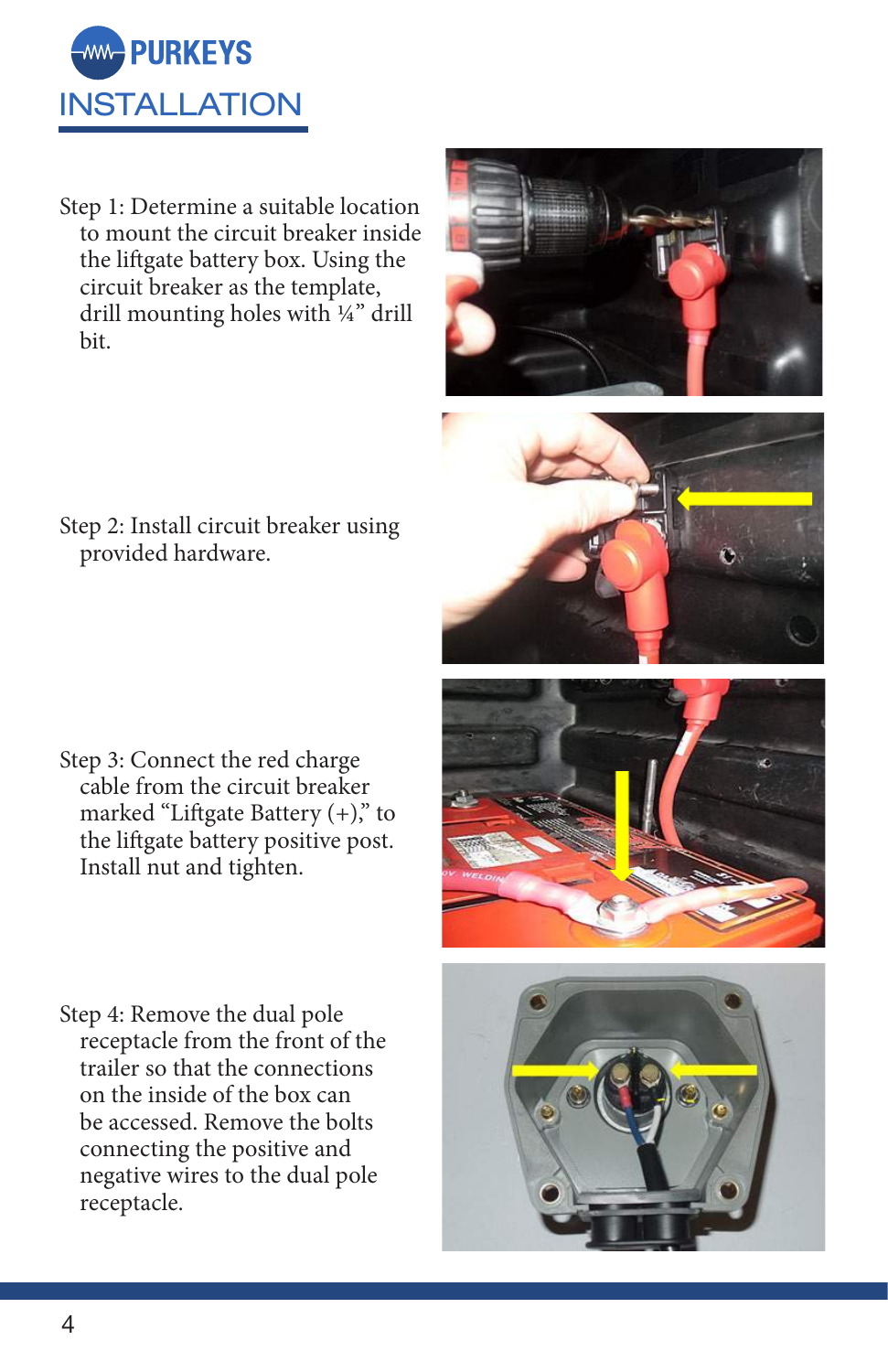Step 5: Route the red charge cable and black cable into the dual pole nosebox. Connect the black cable and 10-gauge white wire to the negative side of the dual pole receptacle. Connect the red charge cable and the 10-gauge blue wire to the positive side of the dual pole receptacle. Tighten bolts and reinstall dual pole nosebox to the trailer.



Step 6: Route the red charge cable and black cable on the front of the trailer and under the header plate using the access points and pathways provided by the trailer manufacturer. Securely attach cabling with the holddowns and fasteners provided.



IMPORTANT: Avoid sharp edges and possible chaffing points.

Step 7: Route the red and black cables toward the back of the trailer via the pathways provided by the trailer manufacturer. Secure with wire ties as you go.



IMPORTANT: Avoid sharp edges and possible chaffing points.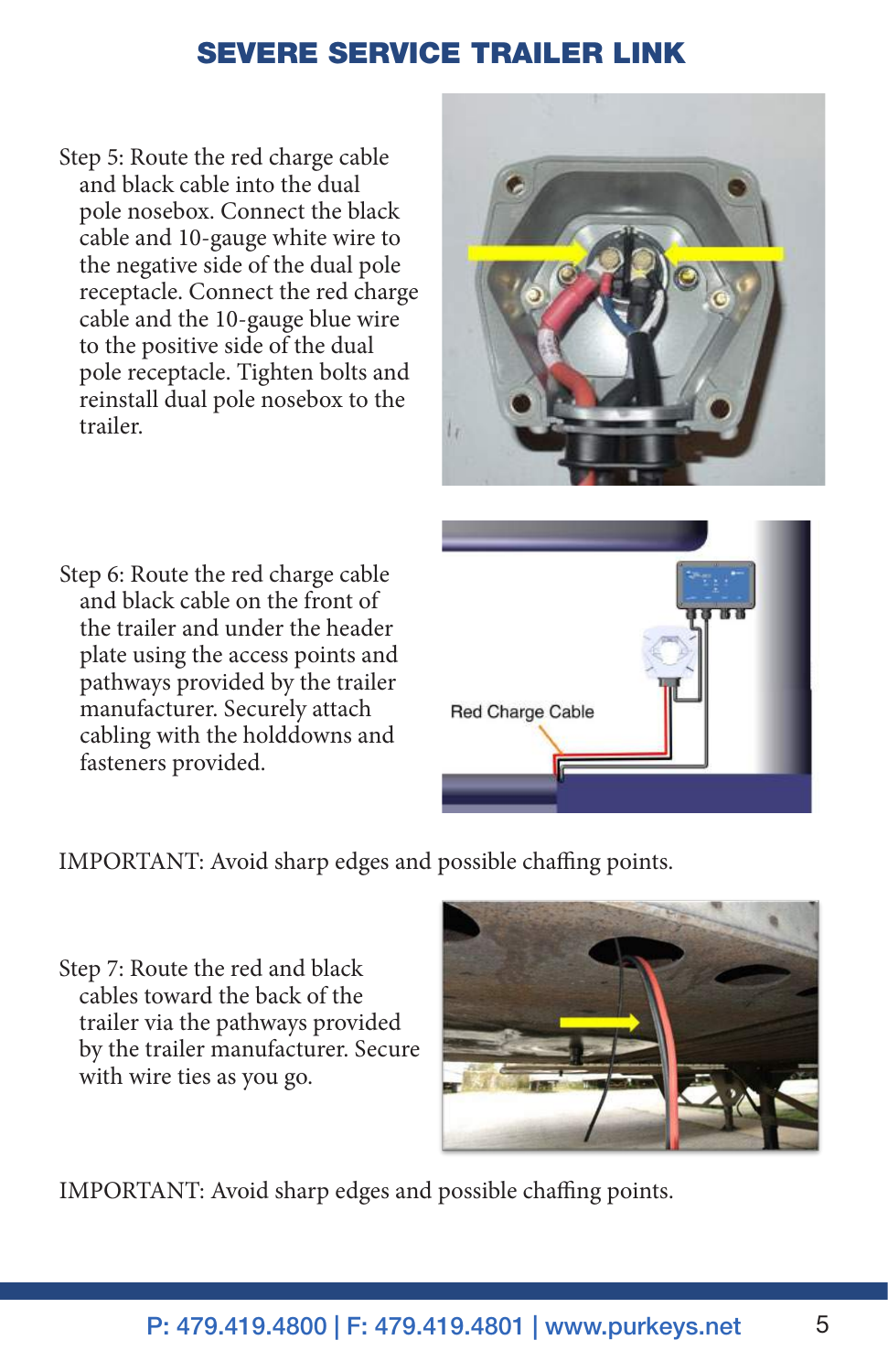

Step 8: Route the red and black cables into the liftgate battery box and secure the cables with the provided wire ties.

Step 9: Route and connect the red cable marked "Circuit Breaker" to the input side of the circuit breaker.

Step 10: Slide red boot over connection to protect from a short.

Step 11: Route and connect the black cable marked "Liftgate Battery (-)" to the liftgate battery negative post.





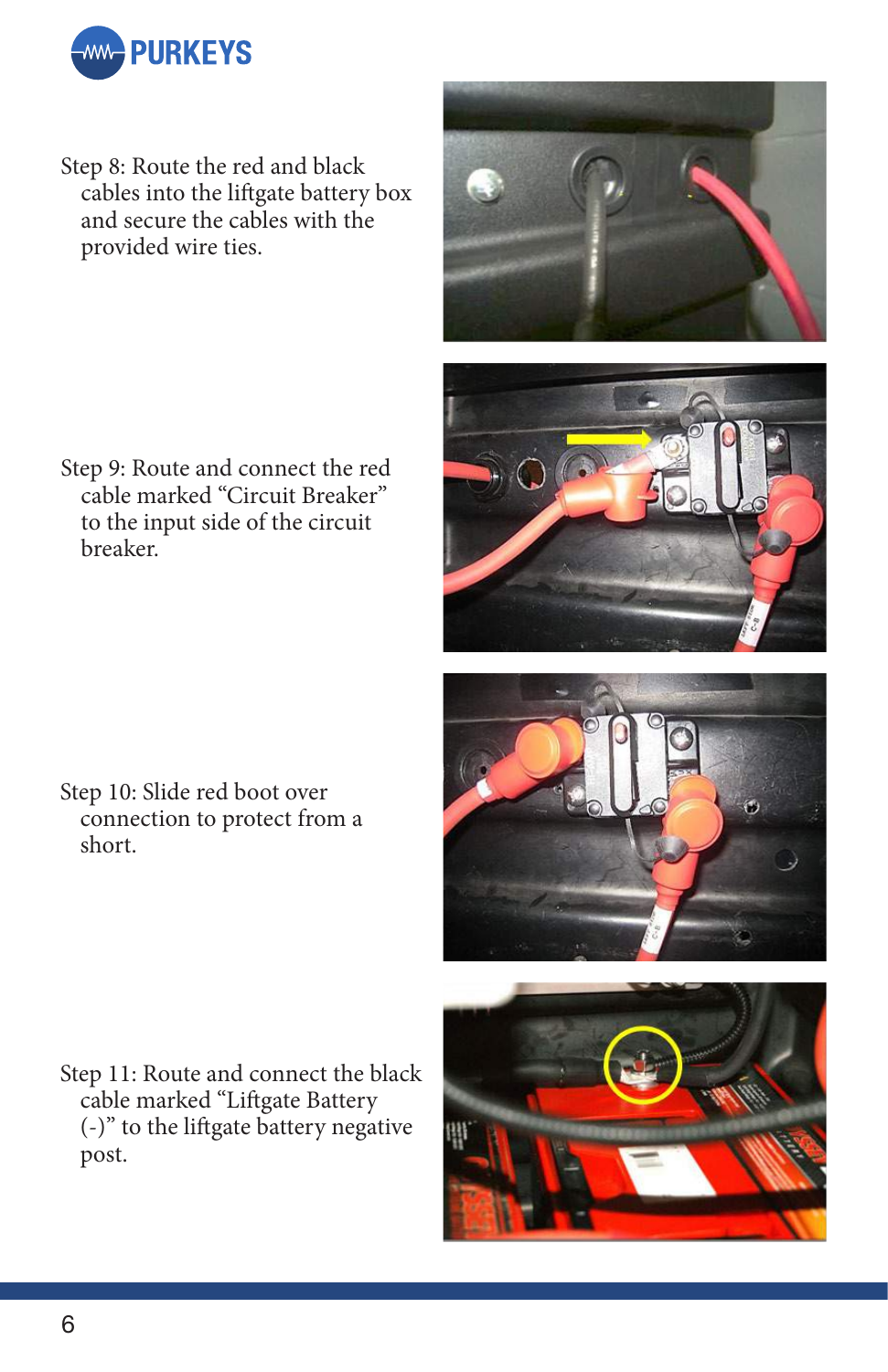# PART LIST

Cable Assembly, Black to LG Battery Ground

Part Numbers:

CA00148: 53FT

CA00150: 48FT

CA00152: 23FT

Cable Assembly, Red to Circuit Breaker

Part Numbers:

CA00147: 53FT

CA00149: 48FT

CA00151: 23FT

Bag Kit

Part Number:

BK-1063

Cable Assembly, 2 AWG Red from Circuit Breaker to LG Battery Positive

Part Number:

CA00146







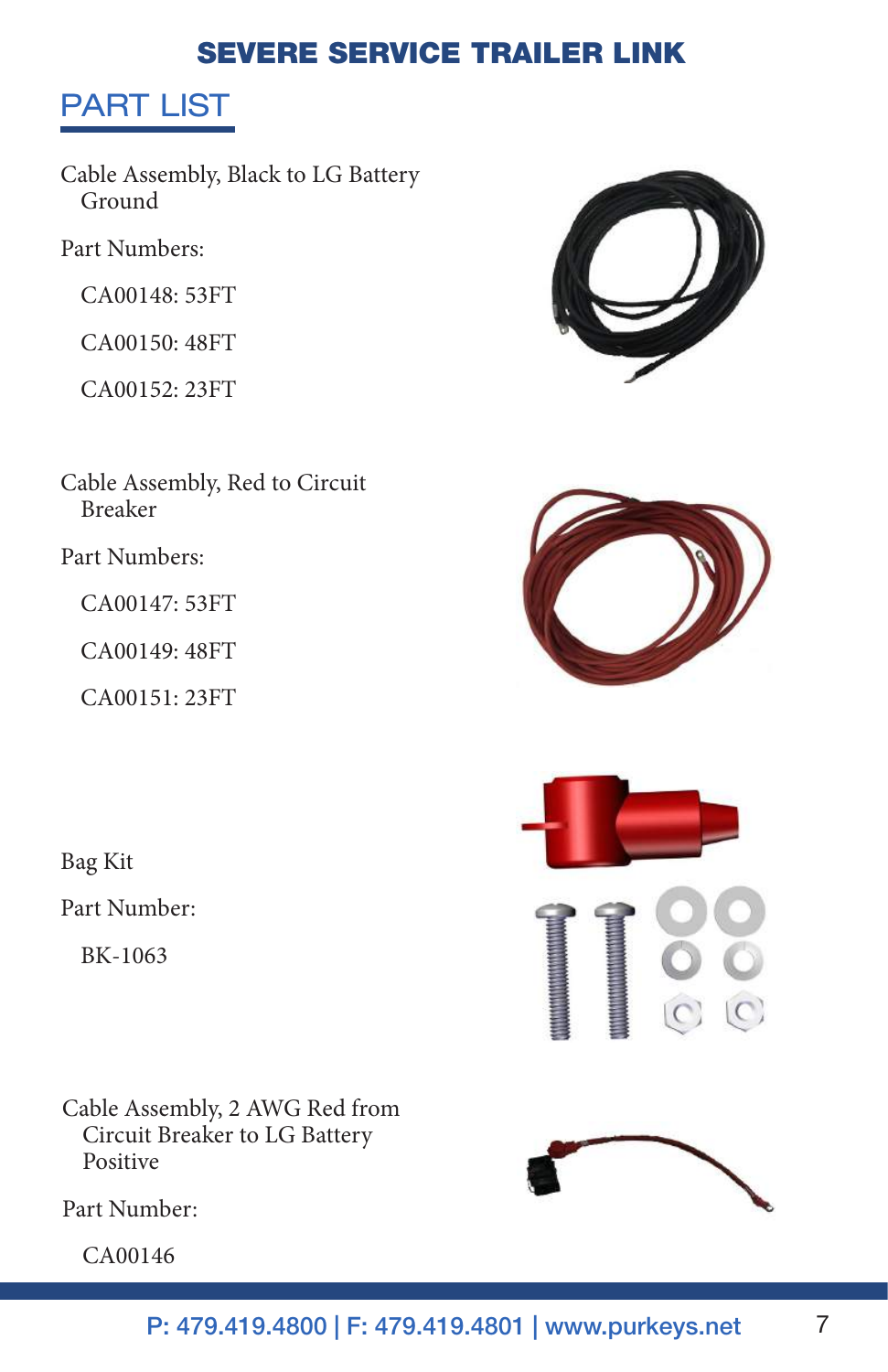

Installation Guide

Part Number:

INST050



| Part $#$ | <b>Description</b>                                    | <b>Parts Contained</b>                          |
|----------|-------------------------------------------------------|-------------------------------------------------|
| CA00143  | <b>SEVERE SERVICE</b><br>TRAILER LINK 53 FT,<br>2 AWG | CA00148, CA00147,<br>BK-1063, AND<br>$CA00146*$ |
| CA00144  | <b>SEVERE SERVICE</b><br>TRAILER LINK 48 FT,<br>2 AWG | CA00150, CA00149,<br>BK-1063, AND<br>$CA00146*$ |
| CA00145  | <b>SEVERE SERVICE</b><br>TRAILER LINK 23 FT,<br>2 AWG | CA00152, CA00151,<br>BK-1063, AND<br>$CA00146*$ |

\*Pictures of these parts can be seen on page 7.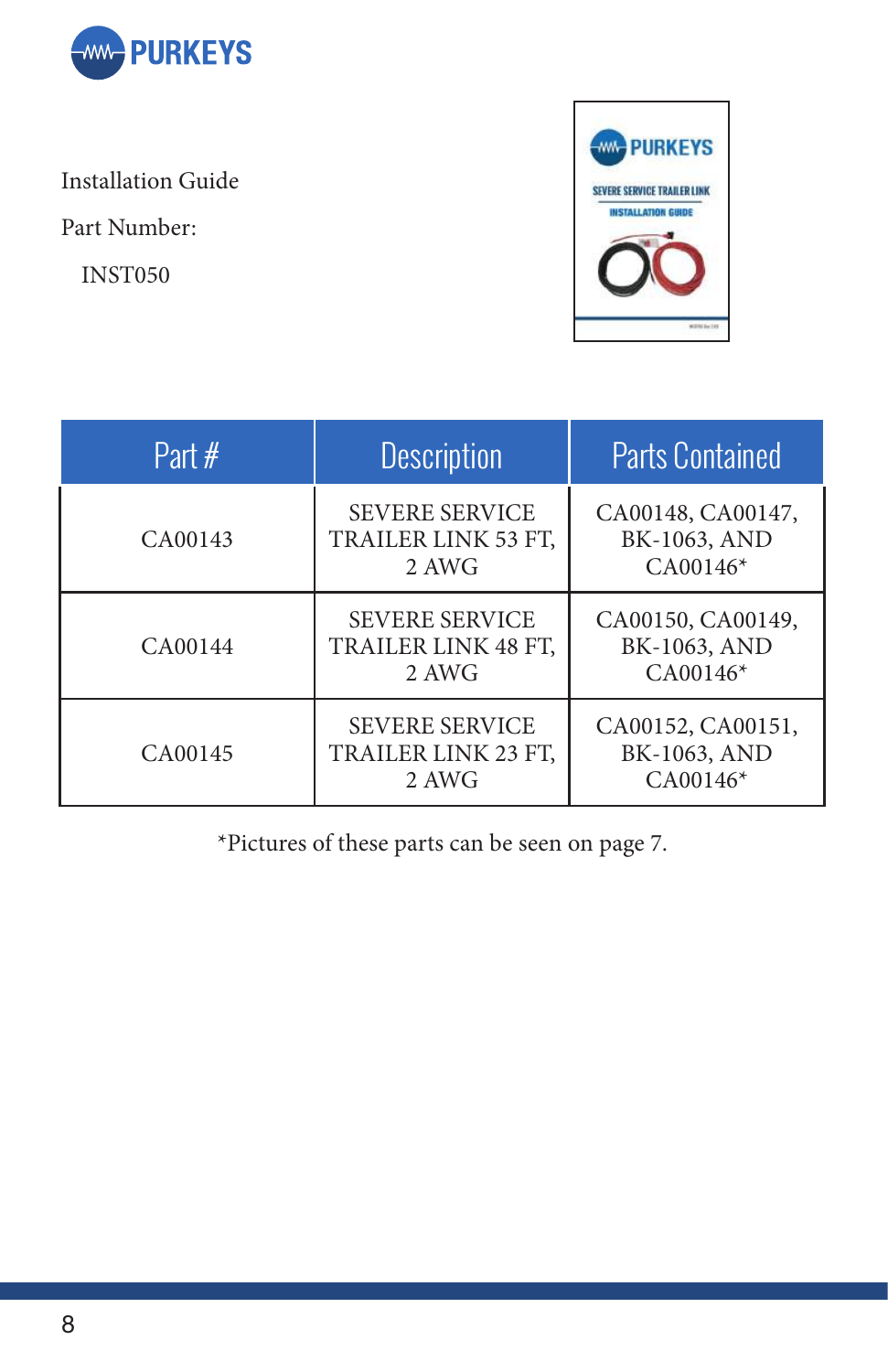## LIMITED COMMERCIAL WARRANTY POLICY

MCE Purkeys FE, LLC (hereafter "Purkeys"), warrants each product to be free of defects in material or workmanship under normal use and service. This warranty is for the benefit of Original Equipment Manufacturers, Dealers, Warehouse Distributors, Fleets, or other End Users (hereafter "Customers") and covers products manufactured by Purkeys and sold new to Customers either directly by Purkeys or by its authorized dealers, distributors, or agents. The length of the Warranty Period is 36 months.

The warranty period commences on the in-service or install date and is not transferable. Failure to provide the in-service or install date on the warranty claim form will cause the warranty period to begin on the date the part was manufactured, or date of sale recorded on the original sales invoice, whichever is earlier.

A completed warranty claim form should accompany all parts submitted to Purkeys for consideration for repair or replacement under warranty. The submitted claim form should contain all of the information required. Lack of a properly or fully completed claim form will result in delay or denial of warranty claim. Claims must be submitted no later than 30 days after part is removed.

This warranty does not apply if, in sole judgement of Purkeys, the product has been damaged or subjected to accident, faulty repair, improper adjustment, improper installation or wiring, neglect, misuse, or alteration or if the product failure is caused by defects in peripheral vehicle components or components attached to the Product or failure of a part not manufactured by Purkeys.

This warranty shall not apply if any Purkeys product is used for a purpose for which it is not designed or is in any way altered without the specific prior written consent of Purkeys. ANY product alleged by a Customer to be defective must be inspected by Purkeys as a part of the warranty claims process in order to confirm that the part has failed as a result of a defect in material or workmanship.

Transportation for products and parts submitted to Purkeys for warranty consideration must be prepaid by Customer. Repaired or replaced products and or components will be returned to Customer pre-paid by Customer or "freight collect" to the address provided by Customer in the warranty claim form. No charge will be made for labor or material in effecting such repairs.

The Warranty provided by Purkeys hereunder is specifically limited to repair or replacement of the Product as Purkeys deems most appropriate in its sole discretion. Purkeys neither assumes nor authorizes any other person to assume on its behalf any other warranty or liabilities in connection with Purkeys products. The Warranty does not apply to fuses or other "consumable" or maintenance items which are or may be a part of any Purkeys product.

THIS WARRANTY DOES NOT APPLY TO LOSS OF VEHICLE OR EQUIPMENT, LOSS OF TIME, INCONVENIENCE, OR OTHER INCIDENTAL OR CONSEQUENTIAL DAMAGES. PURKEYS SPECIFICALLY DISCLAIMS AND SHALL NOT BE LIABLE FOR INCIDENTAL OR CONSEQUENTIAL DAMAGES arising out of or from the use of Purkeys products by the Customer.

THIS LIMITED WARRANTY IS IN LIEU OF ALL OTHER WARRANTIES, INCLUDING COMMON LAW WARRANTIES OF FITNESS FOR A PARTICULAR PURPOSE, MERCHANTABILITY, AND ANY OTHER EXPRESS OR IMPLIED WARRANTIES. ALL OTHER SUCH WARRANTIES ARE SPECIFICALLY DISCLAIMED.

This Limited Commercial Warranty supersedes all previous Warranty Policies issued by Purkeys and any of its suppliers.